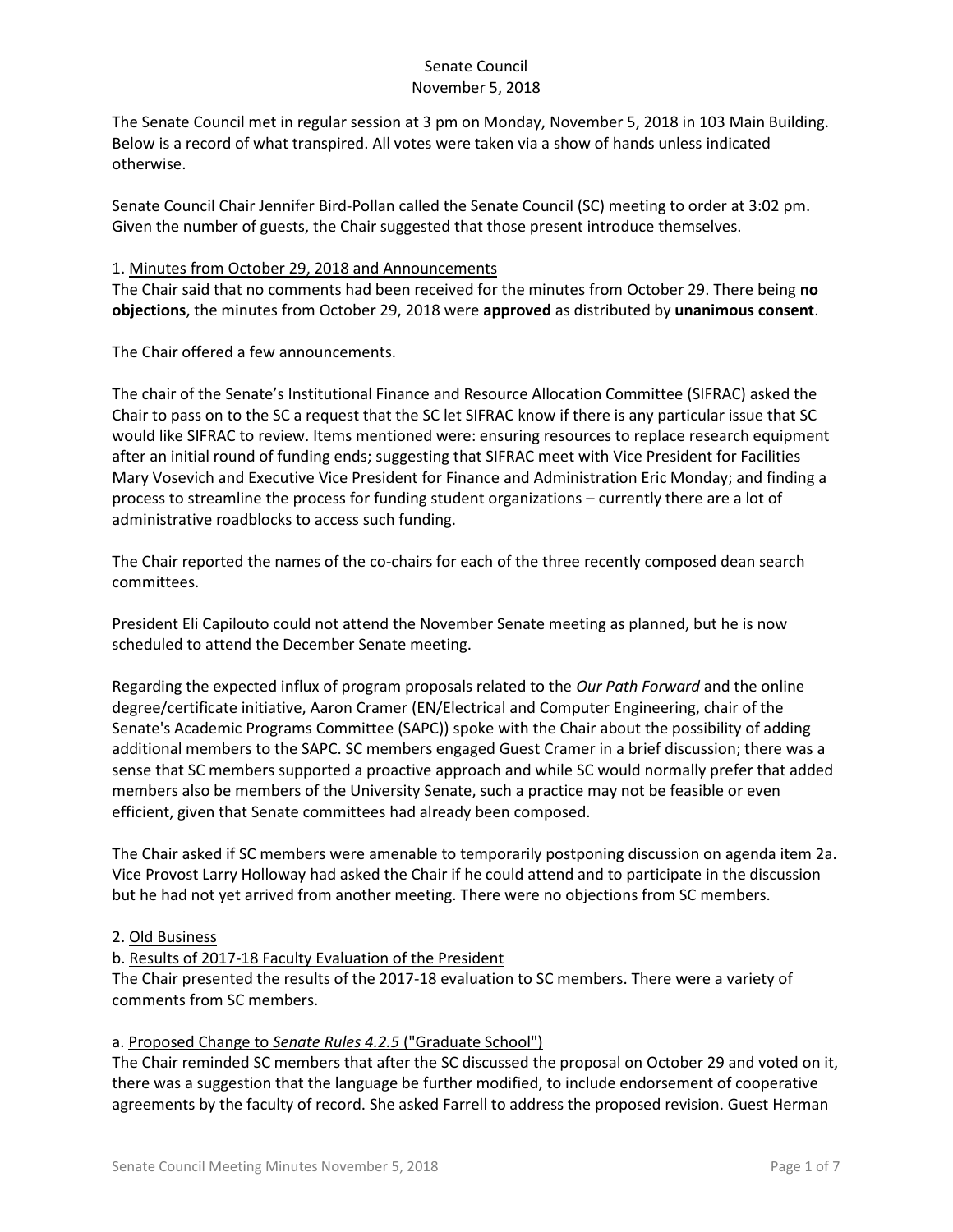Farrell (FA/Theatre and Dance, chair of Senate's Admissions and Academic Standards Committee (SAASC)) commented that some of the language that SC added the prior week to *Senate Rules 4.2.*5 was unnecessary, specifically the phrase "per the cooperative agreement." Cross **moved** to remove that phrase and Brion **seconded**. SC members discussed the motion at length; Holloway also participated in the discussion. Holloway noted that there were existing cooperative agreements that did not include language related to "12 months"; he wondered aloud if, the language remained as is, if UK would be obligated to renegotiate all the existing cooperative agreements that did not include a waiver of 12 months.

Grossman **moved** to amend Cross's motion by changing the language to "...waived for up to 12 months or the number of months as stated in the cooperative agreement." Cross **seconded**. SC members discussed the amendment. Wood stated that her opposition to removing "per the cooperative agreement" was due to her concern that without that language, it could be misinterpreted in the future to allow such a temporary waiver for something other than the cooperative agreements currently under discussion. A **vote** was taken on the motion to amend Cross's motion and the motion **passed** with six in favor and three opposed.

SC members then debated the amended motion. Firey **moved** to further amend the motion by changing the pertinent language to "…waived for up to 12 months from the date of enrollment or the number of months stated in the cooperative agreement." Cross **seconded**. After additional discussion, a **vote** was taken and the motion **passed** with none opposed and one abstained.

SC members **voted** on the amended motion [to change the pertinent language to "…waived for up to 12 months from the date of enrollment or the number of months stated in the cooperative agreement…." and the motion **passed** with none opposed.

The Chair suggested that SC members then turn to the yellow language in the proposal ["…including endorsement by the faculty of the affected degree program,"]. Farrell commented that he supported the phrasing in general, but that it was not well worded. There were a few additional comments. Using the discussion from October 29 as a guide, Tagavi **moved** to add ", including approval by the faculty of the affected degree program." Grossman **seconded**. SC members discussed the motion. Holloway noted that admissions decisions would still lie with the graduate faculty of the program; if a student was found to be unacceptable, the faculty simply would not admit the student. Grossman said that when SC discussed this issue the prior week, there was a sense that it was reasonable to give faculty advance notice of such an agreement, as opposed to faculty just not admitting students. He opined that the faculty's approval could easily be conveyed to Holloway by the department chair when those interactions occur. Holloway noted that it would be relatively simple to determine the responsible faculty for certain degree programs, but some cooperative agreements covered the entire campus – he was not sure how he would carry out the requirement that it be approved by all involved faculty.

Wood **moved** to amend Tagavi's motion by adding "graduate" to modify the faculty body that would offer approval. Blonder **seconded**. SC members discussed the amendment. A **vote** was taken and the motion **failed** with five opposed and four in favor.

SC members discussed the motion from Tagavi [to add ", including approval by the faculty of the affected degree program."]. Holloway again raised the issue of logistics. Wood stated that if UK was going to sign an agreement which faculty must implement, then the faculty needed to approve the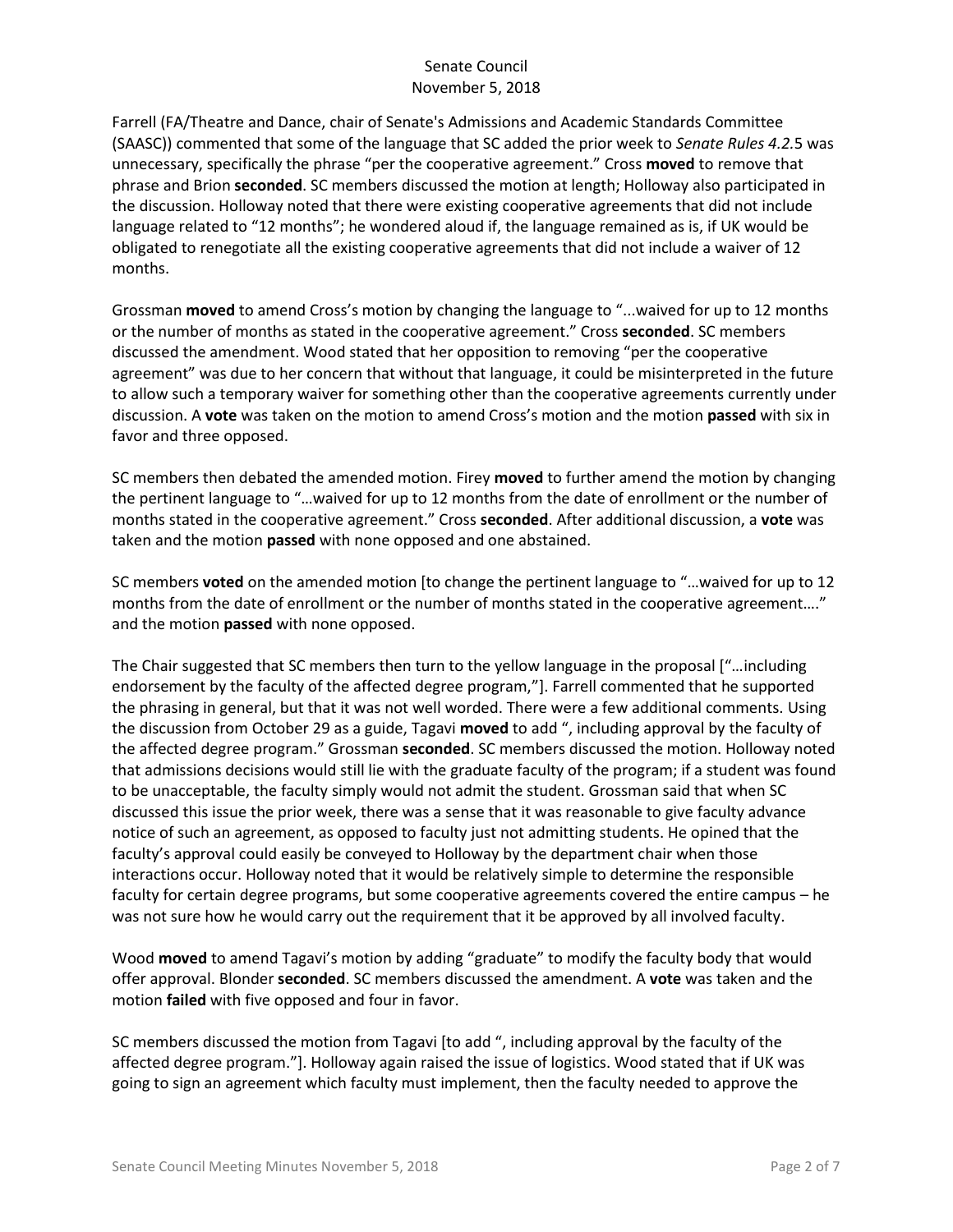agreement up front. Grossman suggested that if a college were to make an agreement as a whole, the entire faculty could vote on it. If it was a campuswide agreement, it could just be run through Senate.

Noting the time and the remaining agenda items, the Chair asked if there were any additional comments that had not already been made and there were none.

A **vote** was taken and the motion to add ", including approval by the faculty of the affected degree program." The motion **passed** with none opposed. After a question from the Chair, there were no objections to the changes being made effective immediately upon Senate approval.

## 3. Committee Reports

a. Senate's Academic Programs Committee (SAPC) – Aaron Cramer, Chair

i. Proposed New USP between the BSCHE Chemical Engineering and PhD Chemical Engineering Guest Aaron Cramer (EN/Electrical and Computer Engineering, chair of the Senate's Academic Programs Committee (SAPC)) explained the proposal. The Chair solicited questions of fact from SC members and there were a couple.

The Chair stated that the **motion** on the floor was a recommendation from the Senate's Academic Programs Committee (SAPC) to approve the establishment of a new University Scholars Program between the BS Chemical Engineering and PhD Chemical Engineering, in the Department of Chemical and Materials Engineering within the College of Engineering. Because the motion came from committee, no **second** was required. The Chair asked if there was any debate and Grossman noted that he supported the proposal. A **vote** was taken and the motion **passed** with none opposed and one abstained.

ii. Proposed New Graduate Certificate in Executive Educational Leadership Cramer explained the proposal. The Chair solicited questions of fact from SC members but there were none.

The Chair stated that the **motion** on the floor was a recommendation from the Senate's Academic Programs Committee (SAPC) to approve the establishment of a new Graduate Certificate in Executive Educational Leadership, in the Department of Educational Leadership Studies within the College of Education. Because the motion came from committee, no **second** was required. There was no debate. A **vote** was taken and the motion **passed** with none opposed.

iii. [significant change] Reopening of Master of Science of Nursing (and Changes to Requirements) Cramer described the proposal. The Chair solicited questions of fact from SC members. Wood asked if the cross-listed NUR courses had already been approved and the Chair asked Guest Karen Butler (NU, assistant dean of academic operations) to respond. Butler stated that some courses had already been approved and were being taught, but others had already been cross-listed. There were no further questions of fact.

The Chair stated that the **motion** from the SAPC was a recommendation to approve the significant change to the MS in Nursing, in the College of Nursing. Because the motion came from committee, no **second** was required. The Chair called for debate. Wood asked a series of questions about the 900-level NUR courses being cross-listed with 600-level NUR courses and stated that she was deeply concerned about cross-listing a 600-level course with a 900-level course. She said that a professional course could not carry 600-level credit. Butler noted that the course proposals were all approved by the Graduate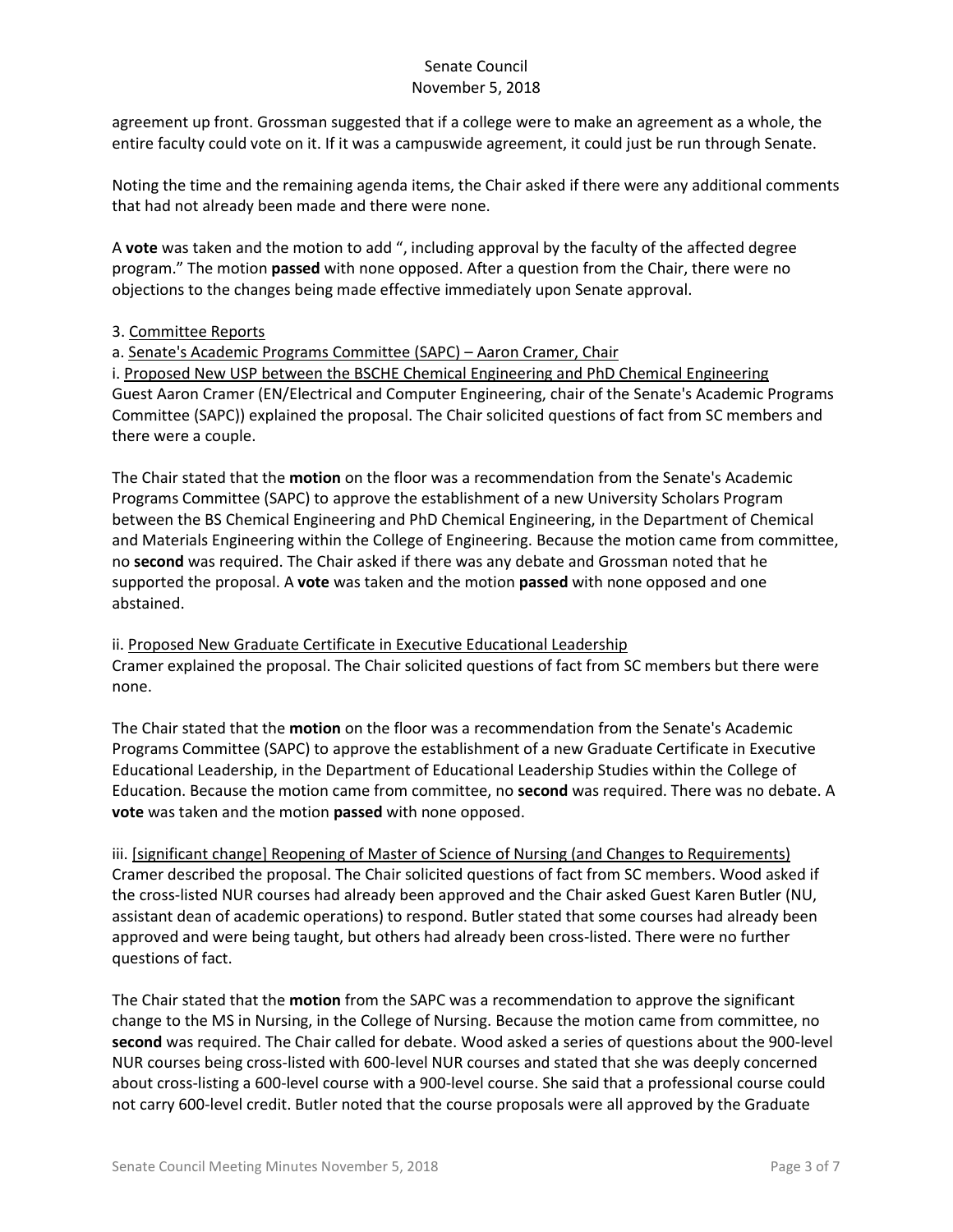Council prior to moving on to the SC office and that the courses would have differentiated grading scales, as well as differentiated assignments. Ms. Brothers noted that the SC office had discussed the matter internally and solicited input from the Registrar's office and the final determination was that while it was not an ideal situation, it would be a reasonable solution and would be the same reasonable solution that had been applied in similar situations in the past. After additional discussion, the Chair asked Wood to clarify if her [Wood's] concerns pertained to the degree program or to the courses and Wood said that she had no problem with the program, but rather was concerned with the courses. She suggested that the use of cross-listed 600/900-level courses might not be a legal degree at the master's level, which required one-half of the master's courses to be at the 600- and 700-level. At the Chair's request, Butler explained that no one had ever objected to similar arrangements in Nursing, which had often been done for resource-related reasons. Brion said that she was aware of this having been done in other colleges, but would like to see a memo from Graduate School Dean Brian Jackson that indicated the Graduate School's approval of this arrangement. The Chair noted that the program proposal and all the courses had already been approved by the Graduate Council (GC).

After additional brief discussion, Grossman **moved** to postpone the discussion until the next SC meeting in two weeks, so the SAPC can further investigate. Brion **seconded**. Firey referred to language in the Graduate School Bulletin that explicitly stated that the GC could grant permission for a program to include specific professional courses as part of its curriculum. Cramer asked for a description of exactly what SC wanted to see. A **vote** was taken and the motion **passed** with none opposed. Wood said that Cramer should solicit a letter from the Graduate School explaining approval for cross-listings between 600-level and 900-level courses. Grossman suggested that Assistant Provost for Strategic Planning and Institutional Effectiveness Annie Davis Weber could be asked for email confirmation that the arrangement would not cause any problems with the Council on Postsecondary Education or the Southern Association of Colleges and Schools – Commission on Colleges (SACS). The Chair asked if there were any other issues that needed to be addressed for SC members to feel comfortable with the proposal but there were no further comments.

# b. Senate's Admissions and Academic Standards Committee (SAASC) – Herman Farrell, Chair

i. Proposed Change to PhD Gerontology (total required credits)

At the Chair's request, Guest Herman Farrell (FA/Theatre and Dance, chair of Senate's Admissions and Academic Standards Committee (SAASC)) explained the proposal.

The Chair solicited questions of fact. Wood asked what the proposed change involved and Farrell replied that it involved a reduction in credit hours. Wood asserted that the proposal did not require approval by the GC, let alone the SC, opining that such a change was in the purview of graduate faculty – there was nothing that required the coursework required to be approved by anyone other than the graduate faculty associated with the degree program. There were no additional questions of fact.

The Chair said that the **motion** on the floor was a recommendation from the SAASC to approve the proposal from the College of Public Health, Department of Gerontology to change the total credit hours for the Ph.D. in Gerontology from 44 plus residency to 41 plus residency. Because the motion came from committee, no **second** was required. There was no debate.

The Chair called for a **vote** and the motion **passed** with none opposed.

### ii. Proposed Change to PhD Chemistry (qualifying exam requirements)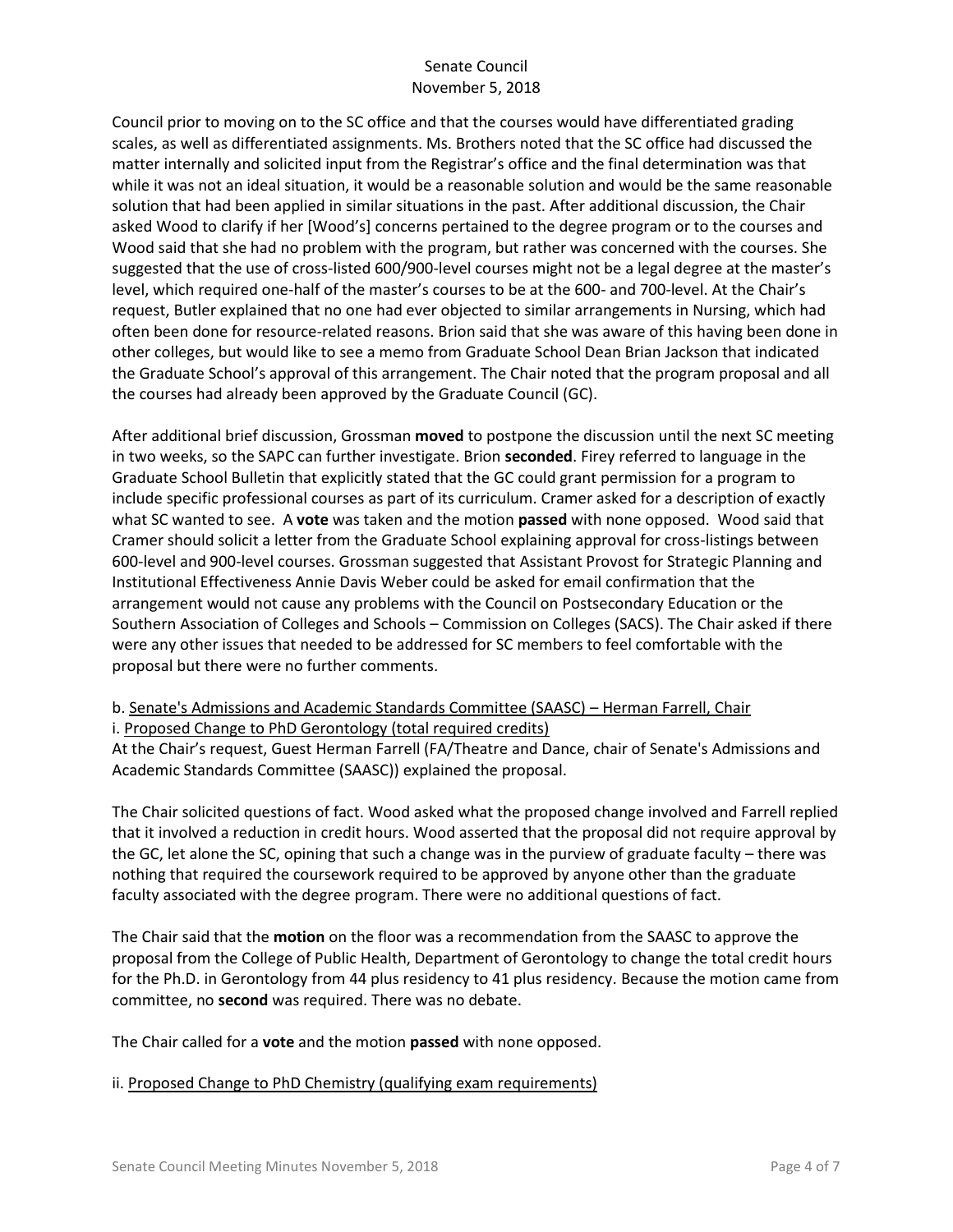Farrell explained the proposal, noting it was unanimously approved by the SAASC, and the Chair solicited questions of fact. There were no questions of fact.

The Chair said that the **motion** on the floor for discussion was a recommendation from the SAASC to approve the proposal to change the qualifying examination requirements for the Ph.D. in Chemistry. Because the motion came from committee, no **second** was required.

Spear suggested to Guest Christopher Richards (AS/Chemistry) that the program faculty consider strengthening the proposal requirements. Grossman spoke in favor of the proposal, explaining that the cumulative nature of the qualifying exams had been long disliked within the Department of Chemistry, but that until the proposal under discussion, there had never been a proposed change that the Department agreed on. Wood said that changes to the PhD qualifying exam structure should not be reviewed by the Senate, but should rather that the Graduate Council should be the final body approving those types of changes; she said that the basic structure of two years pre-qualifying and one year postqualifying was in the purview of the Senate, but that beyond that, Senate should not have any role. She expressed concern that any approval by SC might set a precedent requiring similar approvals through Senate in the future. Ms. Brothers commented that the *Senate Rules* (*SRs*) state that changes to a program are considered "program changes" and are therefore under Senate's purview; she asserted that similar changes to PhD programs were regularly reviewed and approved at SC and Senate meetings. Ms. Brothers said that SC would need to provide her with additional guidance regarding review of program change proposals if the SC intended to deviate from the broad description of "program change" as outlined in the *SRs*.

Tagavi and Brion supported Wood's assertion. Brion said that she had been operating for years under the assumption that the structure of the preliminary exam was under the purview of only the major advisor and the committee. Tagavi noted that in the Department of Mechanical Engineering, the graduate faculty had changed the qualifying exam requirements many times without seeking Senate approval. He said that if the proposal before SC was determined to need SC and Senate review, then all the changes his unit had made might be considered illegal, which made him uncomfortable. The Chair noted that multiple entities, including the GC, SC office, and SAASC had believed there was an obligation documented in the *SRs* to review the proposal through Senate. Bird-Pollan said that a future change could be discussed in the future, but there was a proposal currently before SC that had moved through the curricular review process and was now at SC for review. Blonder opined that neither the Gerontology change nor the Chemistry change should be forwarded to the Senate. The Chair noted that the Senate had approved multiple proposals recently that included a change to the total credit hours.

Firey asked if the SC had the authority to decline to review the proposal. Ms. Brothers suggested that the SC could make changes to the process in the future, but that it would make a lot of sense to simply approve the proposal under discussion without tying it to a policy discussion. Wood disagreed and asserted that the SC office had created a situation whereby there was a very big change in process – she said that the Department of Statistics changed its qualifying exam structure many times and it was never sent to Senate. Wood wanted to approve the change, but not put it on the Senate's agenda. Farrell pointed out that the information about qualifying exam requirements was a standard field on the SC's form.

The Chair commented that the Department of Chemistry believed that submission of the "PhD change" form was necessary, the form itself provides fields in which to describe the current qualifying exam requirements and the proposed changes to it, so even if the SC opted not to review it, the Department,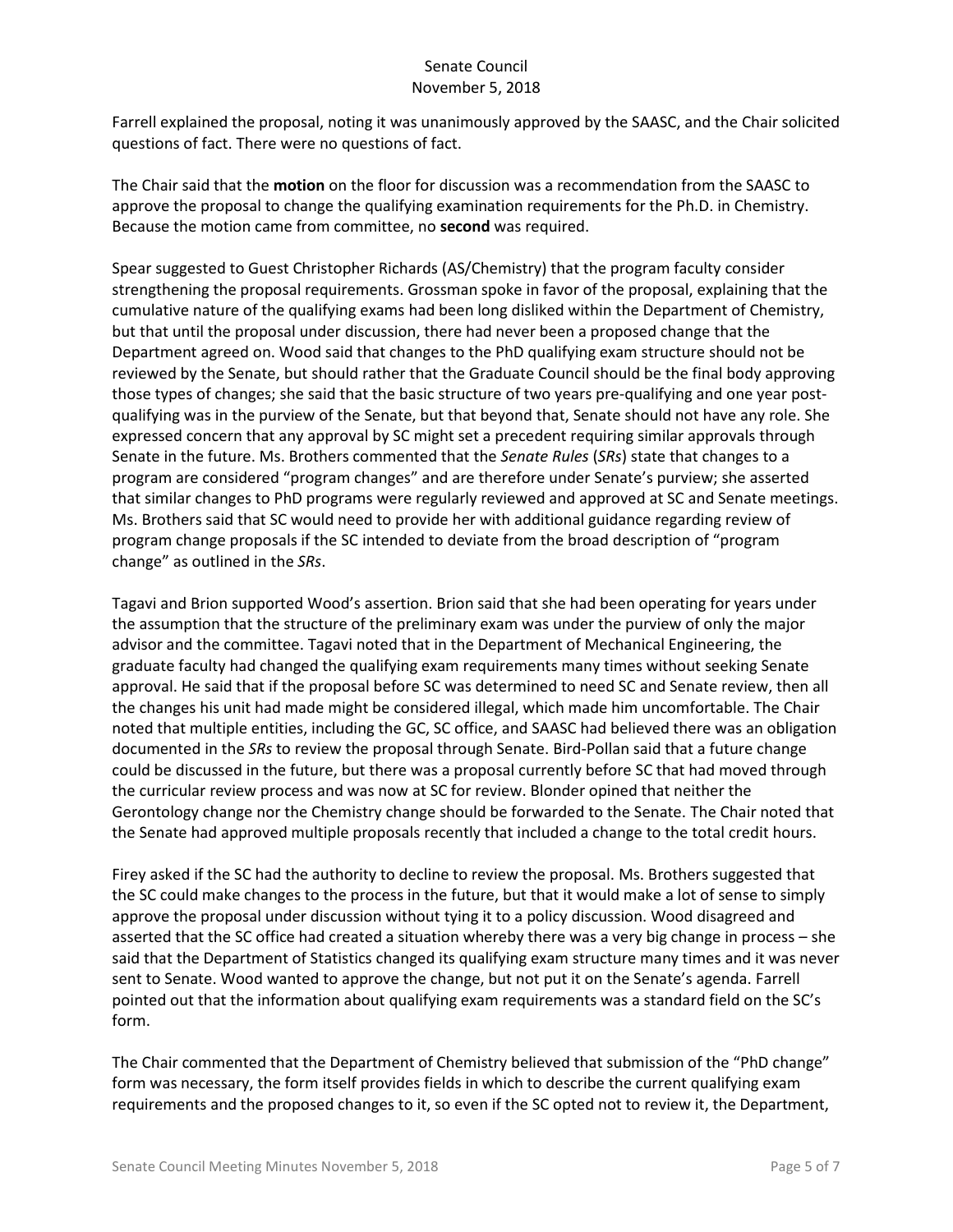GC, and SAASC had all believed that the review was necessary and appropriate. After a brief sidebar with the Chair, Parliamentarian Douglas Michael asserted that the *SRs* [*1.2.3*] require that a recommendation by a committee be placed on the Senate agenda unless both the committee and the Senate Council determine otherwise. Farrell said that he could support not sending the PhD Chemistry proposal to the Senate as long as the proposal was approved in some way. Grossman asked that the SC vote on the proposal and send it to the Senate, after which there can be a proposal to change the specifics regarding what types of program changes do and do not need SAASC and/or Senate review. Grossman **called the question**. Parliamentarian Michael asserted that such a motion would require a two-thirds vote of those present [six votes in favor] and therefore no second was required. The Chair reminded SC members that the motion on the table was to cease discussion and hold an immediate vote on the motion from the SAASC. A **vote** was taken and the motion **failed** with five in favor and four opposed.

Guest Chris Richards (AS/Chemistry) said that it was okay if he did not need to attend the next Senate meeting, but that he had hoped the proposal was fairly straightforward. Brion asserted that once the faculty voted on the change, it became effective immediately and the Senate's approval process was unnecessary. Richards noted that the director of graduate studies in Chemistry also believed that approval was required. The Chair recognized Guest Annie Davis Weber, assistant provost for strategic planning and institutional effectiveness, who said that Southern Association of Colleges and Schools – Commission on Colleges (SACS) required member institutions to govern their own curriculum and that there the required elements of a program were as subject to the change process as any course requirement change. She said that a new policy to limit Senate's need to review similar proposals in the future sounded like a great option, but that present-time actions could not get ahead of present-time policy.

There was additional discussion about alternate approval processes. Brion asked if the program change could be handled as a minor program change. The Chair reviewed the language in *SR 3.2.3.D* regarding minor program changes and explained that the rule was intended to be used for changes in electives, new prefixes for the same course, etc.

Brion **moved** to waive the SR regarding the limitation of minor program changes [*3.2.3.D.2*] to include the structure of qualifying exams for the PhD in Chemistry. Cross **seconded**. At the request of the Chair, Weber opined that the SC waiving its rules would not likely run afoul of SACS. There was no debate. A **vote** was taken and the motion **passed** with none opposed.

Wood suggested that something similar would work for the PhD in Gerontology. The Chair noted that the SC had already vote to approve it and send it to Senate. At the request of the Chair, the Parliamentarian explained that the SC would essentially be moving to reconsider the previous motion pertaining to the PhD in Gerontology. Wood **moved** to reconsider the motion to approve the proposal from the College of Public Health, Department of Gerontology to change the total credit hours for the Ph.D. in Gerontology from 44 plus residency to 41 plus residency. Brion **seconded**. A **vote** was taken and the motion to reconsider **passed** with seven in favor.

Wood **moved** to waive the *SR* regarding the limitation of minor program changes [*3.2.3.D.2*] to include the number of credits for the PhD in Gerontology. Brion **seconded**. A **vote** was taken and the motion **passed** with none opposed. Parliamentarian Michael noted that because the SC had approved a rule waiver, it would need to be announced to the Senate at the November meeting.

iii. Proposed Change to *Senate Rules 5.4.1.1* ("Application for Degrees")